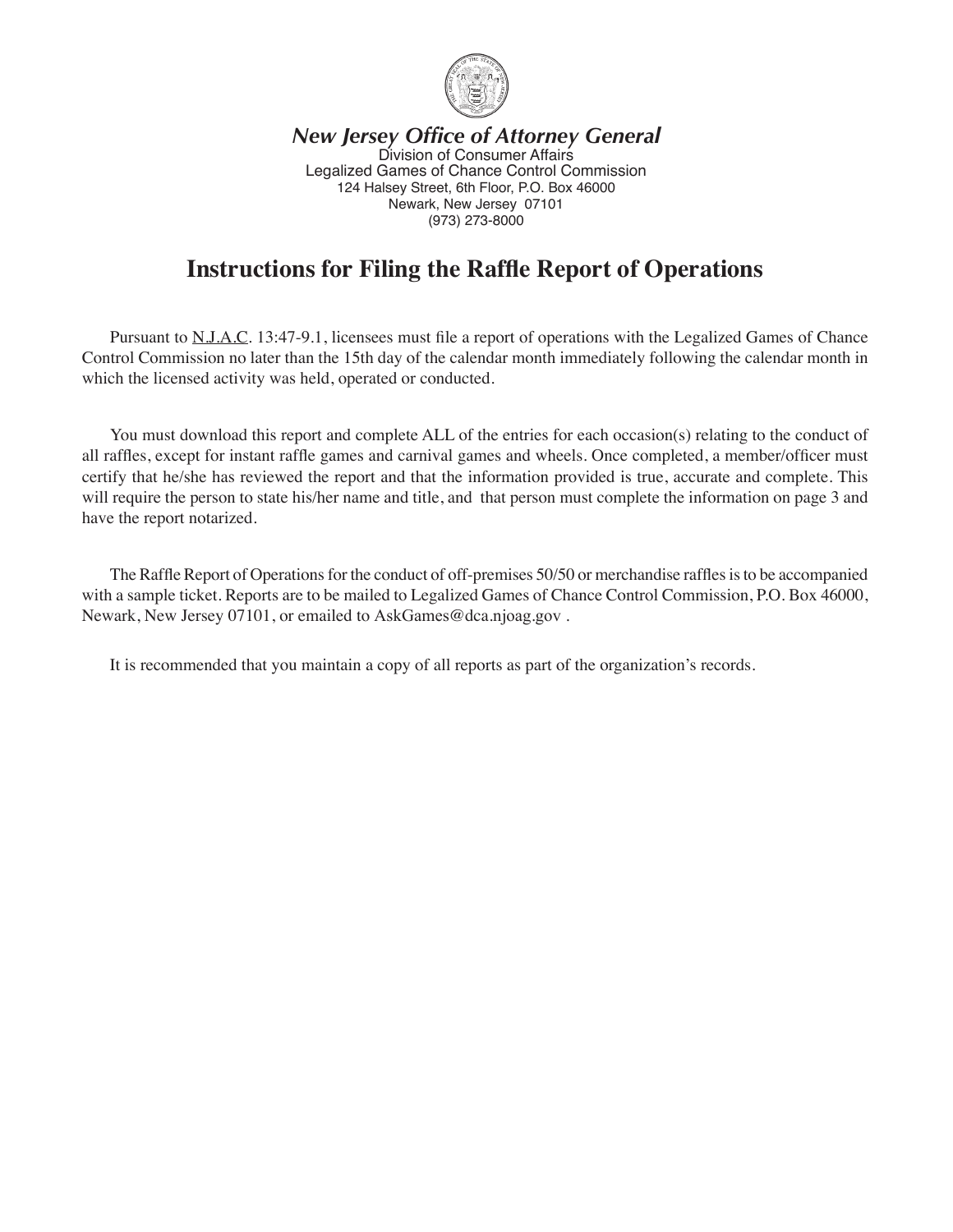

#### *New Jersey Office of Attorney General* Division of Consumer Affairs Legalized Games of Chance Control Commission 124 Halsey Street, 6th Floor, P.O. Box 46000 Newark, New Jersey 07101 (973) 273-8000

### **Raffle Report of Operations**

| Please print clearly. |              |              |          |
|-----------------------|--------------|--------------|----------|
|                       |              |              |          |
| Name of licensee      |              |              |          |
|                       | Organization |              |          |
| Street address        | City         | <b>State</b> | ZIP code |
| Location of games_    |              |              |          |

|                                                                   |                |                               |                                                                                                                                                                                                                                                                                                                                             |                                                            | <b>E-Mail Form</b>                                                                                                                                                                                                                                                                                                                                                                                                   | <b>Clear Form</b> |
|-------------------------------------------------------------------|----------------|-------------------------------|---------------------------------------------------------------------------------------------------------------------------------------------------------------------------------------------------------------------------------------------------------------------------------------------------------------------------------------------|------------------------------------------------------------|----------------------------------------------------------------------------------------------------------------------------------------------------------------------------------------------------------------------------------------------------------------------------------------------------------------------------------------------------------------------------------------------------------------------|-------------------|
|                                                                   |                |                               | <b>New Jersey Office of Attorney General</b><br>Division of Consumer Affairs<br>Legalized Games of Chance Control Commission<br>124 Halsey Street, 6th Floor, P.O. Box 46000<br>Newark, New Jersey 07101<br>(973) 273-8000                                                                                                                  |                                                            |                                                                                                                                                                                                                                                                                                                                                                                                                      |                   |
|                                                                   |                |                               | <b>Raffle Report of Operations</b>                                                                                                                                                                                                                                                                                                          |                                                            |                                                                                                                                                                                                                                                                                                                                                                                                                      |                   |
| Please print clearly.                                             |                |                               |                                                                                                                                                                                                                                                                                                                                             |                                                            |                                                                                                                                                                                                                                                                                                                                                                                                                      |                   |
|                                                                   |                |                               |                                                                                                                                                                                                                                                                                                                                             |                                                            |                                                                                                                                                                                                                                                                                                                                                                                                                      |                   |
|                                                                   |                |                               | Name of licensee                                                                                                                                                                                                                                                                                                                            |                                                            |                                                                                                                                                                                                                                                                                                                                                                                                                      |                   |
|                                                                   |                |                               | Organization                                                                                                                                                                                                                                                                                                                                |                                                            |                                                                                                                                                                                                                                                                                                                                                                                                                      |                   |
|                                                                   | Street address |                               | City<br>State                                                                                                                                                                                                                                                                                                                               |                                                            | ZIP code                                                                                                                                                                                                                                                                                                                                                                                                             |                   |
|                                                                   |                |                               | Location of games                                                                                                                                                                                                                                                                                                                           |                                                            |                                                                                                                                                                                                                                                                                                                                                                                                                      |                   |
| 2. Ticket price<br>3. Gross receipts                              |                |                               | This report, as required by N.J.S.A. 5:8-37 and N.J.A.C. 13:47-9, must be filed with the Legalized Games of<br>Chance Control Commission no later than the 15th day of the month following the conduct of the game(s) of chance.<br>1. Number of tickets sold <u>0</u> 4. Cost of prizes<br>$$30.00$ 6. Other expenses<br>7. Total expenses | $\frac{\text{S}}{\text{S}}$<br>$\frac{\text{S}}{\text{S}}$ | $\frac{\sqrt{2}}{2}$ Type of prize(s)<br>$$0.00$ 8. Net proceeds $$0.00$                                                                                                                                                                                                                                                                                                                                             |                   |
| <b>Occasion 2</b>                                                 |                |                               |                                                                                                                                                                                                                                                                                                                                             |                                                            |                                                                                                                                                                                                                                                                                                                                                                                                                      |                   |
| 1. Number of tickets sold<br>2. Ticket price<br>3. Gross receipts |                |                               | $\frac{0}{2}$ 4. Cost of prizes<br>$\frac{1}{2}$ 5. Supplies/Equipment cost<br>$$ 80.00$ 6. Other expenses<br>7. Total expenses                                                                                                                                                                                                             | $\frac{\text{S}}{\text{S}}$                                | $\frac{\text{g}}{\text{g}}$ Type of prize(s)<br>$$0.00$ 8. Net proceeds                                                                                                                                                                                                                                                                                                                                              | \$ 80.00          |
| <b>Occasion 3</b>                                                 |                |                               |                                                                                                                                                                                                                                                                                                                                             |                                                            |                                                                                                                                                                                                                                                                                                                                                                                                                      |                   |
| 1. Number of tickets sold<br>2. Ticket price<br>3. Gross receipts |                | $0 \qquad \qquad$<br>\$ 50.00 | 4. Cost of prizes<br>6. Other expenses<br>7. Total expenses                                                                                                                                                                                                                                                                                 | $\frac{\text{S}}{\text{S}}$<br>\$                          | $\frac{\text{y}}{\text{y}}$ Type of prize(s)<br>$$0.00$ 8. Net proceeds                                                                                                                                                                                                                                                                                                                                              | \$ 80.00          |
| <b>Occasion 4</b>                                                 |                |                               | Date Time                                                                                                                                                                                                                                                                                                                                   |                                                            | $\frac{1}{\sqrt{1-\frac{1}{2}}\sqrt{1-\frac{1}{2}}\sqrt{1-\frac{1}{2}}\sqrt{1-\frac{1}{2}}\sqrt{1-\frac{1}{2}}\sqrt{1-\frac{1}{2}}\sqrt{1-\frac{1}{2}}\sqrt{1-\frac{1}{2}}\sqrt{1-\frac{1}{2}}\sqrt{1-\frac{1}{2}}\sqrt{1-\frac{1}{2}}\sqrt{1-\frac{1}{2}}\sqrt{1-\frac{1}{2}}\sqrt{1-\frac{1}{2}}\sqrt{1-\frac{1}{2}}\sqrt{1-\frac{1}{2}}\sqrt{1-\frac{1}{2}}\sqrt{1-\frac{1}{2}}\sqrt{1-\frac{1}{2}}\sqrt{1-\frac$ |                   |
| 1. Number of tickets sold<br>2. Ticket price<br>3. Gross receipts |                | $\sim$ $\sim$<br>\$ 50.00     | $\frac{0}{2}$ 4. Cost of prizes<br>5. Supplies/Equipment cost<br>6. Other expenses                                                                                                                                                                                                                                                          | $\frac{\text{S}}{\text{S}}$<br>$\sim$                      |                                                                                                                                                                                                                                                                                                                                                                                                                      |                   |
|                                                                   |                |                               | 7. Total expenses                                                                                                                                                                                                                                                                                                                           | \$50.00                                                    | 8. Net proceeds                                                                                                                                                                                                                                                                                                                                                                                                      | \$ 1,000          |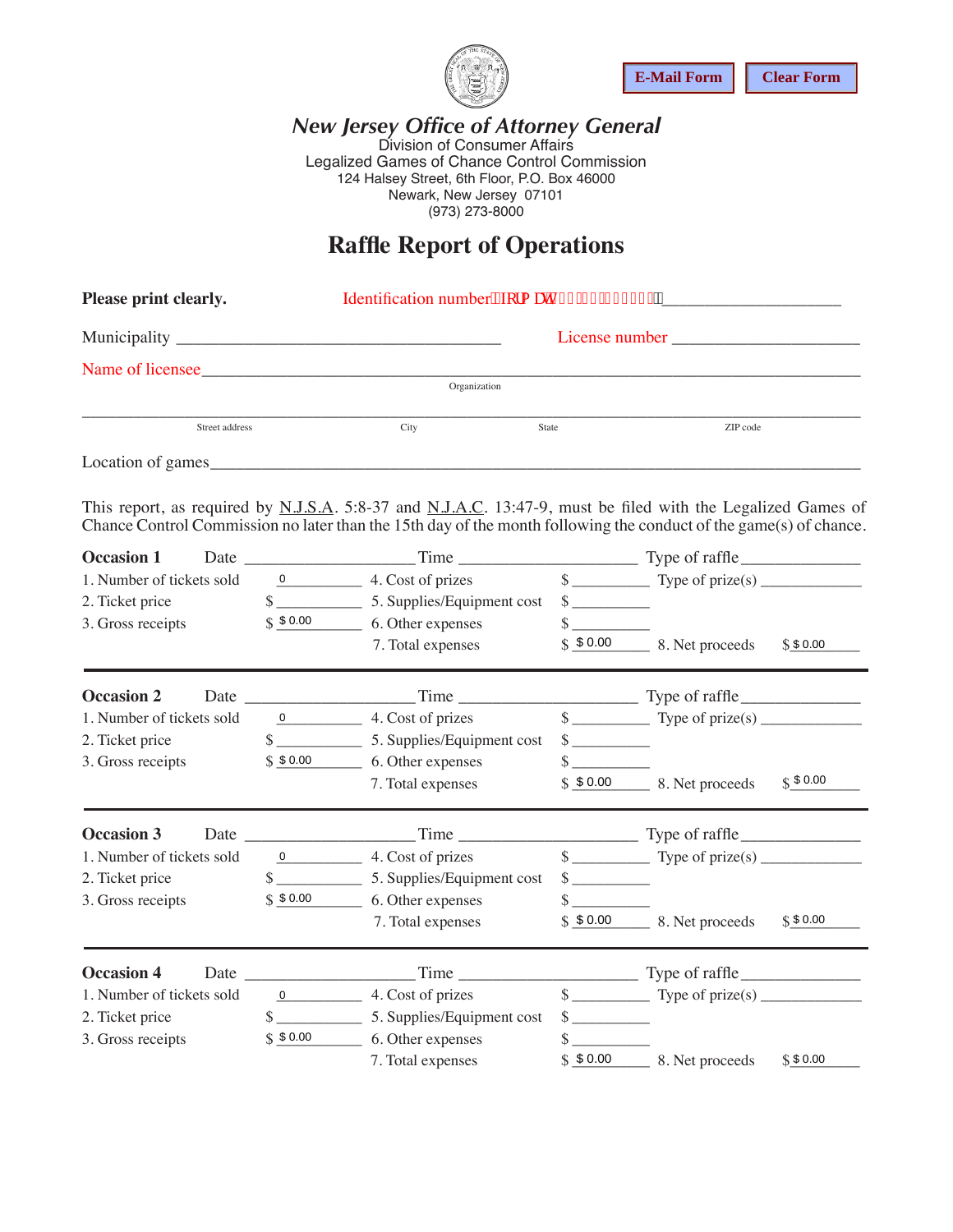|          | Time                                                                                                                                                                                                                           |                                                                                                | Type of raffle                            |
|----------|--------------------------------------------------------------------------------------------------------------------------------------------------------------------------------------------------------------------------------|------------------------------------------------------------------------------------------------|-------------------------------------------|
| 0        | 4. Cost of prizes                                                                                                                                                                                                              | $s$ <sub>___</sub>                                                                             |                                           |
|          | 5. Supplies/Equipment cost                                                                                                                                                                                                     | \$                                                                                             |                                           |
| \$ 50.00 | 6. Other expenses                                                                                                                                                                                                              | \$                                                                                             |                                           |
|          | 7. Total expenses                                                                                                                                                                                                              | \$ 50.00                                                                                       | 8. Net proceeds<br>\$ 50.00               |
|          | Time is a set of the set of the set of the set of the set of the set of the set of the set of the set of the set of the set of the set of the set of the set of the set of the set of the set of the set of the set of the set |                                                                                                | Type of raffle                            |
| 0        | 4. Cost of prizes                                                                                                                                                                                                              | $\mathbb{S}$ $\blacksquare$                                                                    | Type of prize(s) $\overline{\phantom{a}}$ |
|          | 5. Supplies/Equipment cost                                                                                                                                                                                                     |                                                                                                |                                           |
| \$50.00  | 6. Other expenses                                                                                                                                                                                                              |                                                                                                | (If needed, attach separate sheet)        |
|          | 7. Total expenses                                                                                                                                                                                                              | \$ 50.00                                                                                       | 8. Net proceeds<br>\$ 50.00               |
|          | $\overline{0}$<br>\$0.00<br>\$ 50.00                                                                                                                                                                                           |                                                                                                |                                           |
|          | Date<br>1. Number of tickets sold<br>Date<br>1. Number of tickets sold                                                                                                                                                         | Total number of tickets sold (1-6 combined)<br>Total gross proceeds (1-6 combined)<br>\$ 50.00 |                                           |

# **Schedule of Expenses**

| Date | Description | Check number | Amount |
|------|-------------|--------------|--------|
|      |             |              |        |
|      |             |              |        |
|      |             |              |        |
|      |             |              |        |
|      |             |              |        |
|      |             |              |        |
|      |             |              |        |
|      |             |              |        |
|      |             |              |        |

### **Utilization of Net Proceeds**

| Date | Description | Check number | Amount |
|------|-------------|--------------|--------|
|      |             |              |        |
|      |             |              |        |
|      |             |              |        |
|      |             |              |        |
|      |             |              |        |
|      |             |              |        |
|      |             |              |        |
|      |             |              |        |
|      |             |              |        |